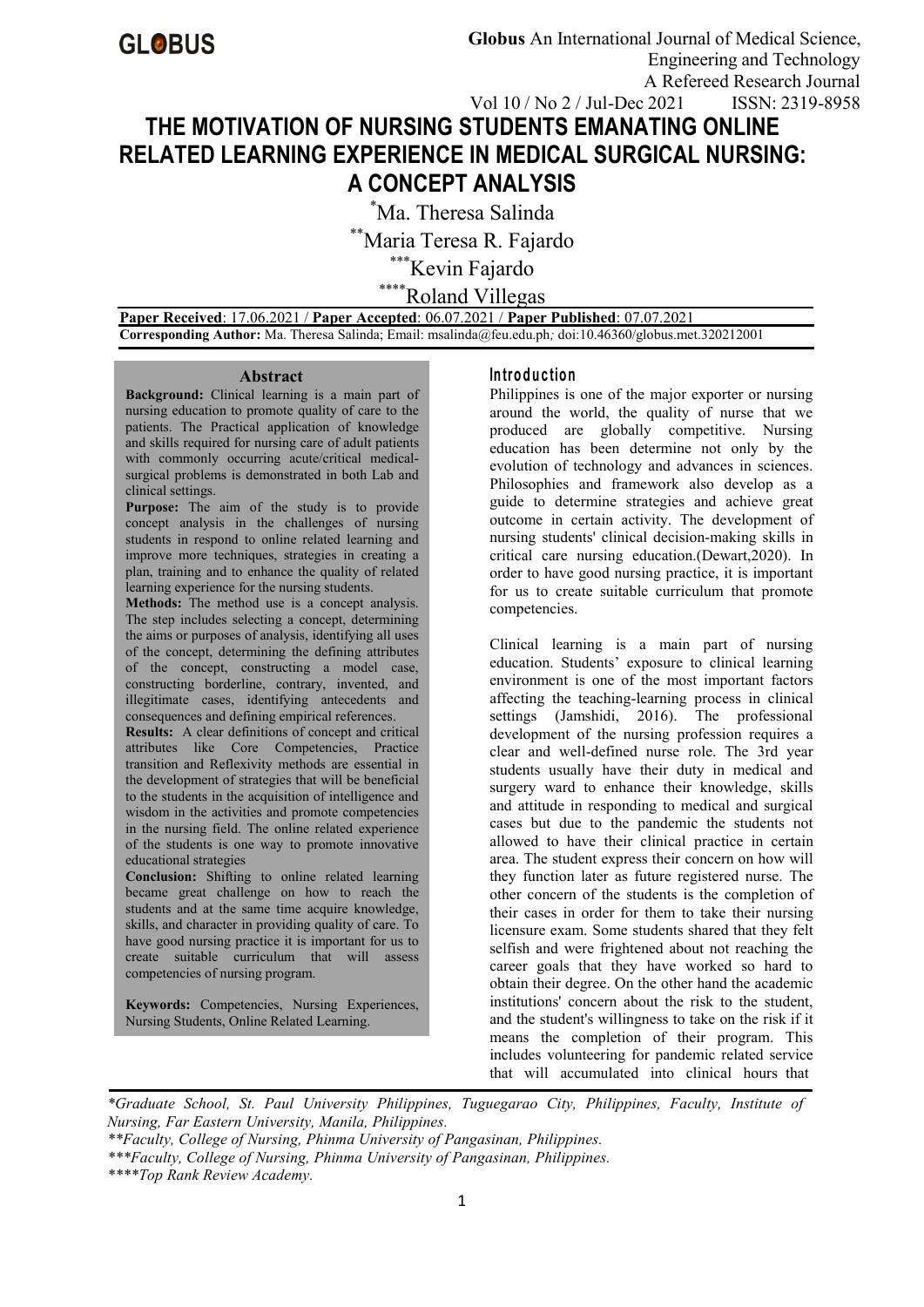necessary for degree progression.

## **O b je c tiv e**

The aim of the study is to provide concept analysis in line with the challenges of nursing students emanating to online related learning and improve techniques, strategies in creating a well design plans that enhance the quality of related learning experience for the nursing students. This study will help to fill the gap in the concepts pertains to RLE and provide analysis approach that will help students to develop a professional characteristics regarding their academic path are valid and taken seriously

# **M e th o d o lo g y**

The study used concept analysis using Walker and Avant's (2010) that contain eight-step method. The eight steps of this method are: 1) Selecting a concept; 2) Determining the aims or purposes of analysis; 3) Identifying all uses of the concept; 4) Determining the defining attributes of the concept; 5) Constructing a model case; 6) Constructing borderline, contrary, invented, and illegitimate cases; 7) Identifying antecedents and consequences; and 8) Defining empirical references (Walker and Avant, 2010).

# **R e su lt an d D is cu s sio n**

## **1 . U s e s o f co n c ep t**

Nursing education faced greatly challenge especially on the related learning experiences like medical and surgical nursing which played important roles to attain competency through learning and demonstrating skills that can provide quality of care to the patient.Clinical exposure will help the students to enhances their skills and apply the theories that they have in the school.This will help also nursing students to acquire right attitude in responding to patients needs in the clinical field.

# **1 .1 M ed ic a l an d su rg ic a l n u rs in g co u rs e d e s ig n**

The creation of designed courses is necessary to facilitate learning to the students. The course output is effective as channel for the students, acquired knowledge, skills and attitude in medical field. Medical and surgical nursing is one of the major subject of third students that needs to give importance, through this it will help the students to understand nursing process, development of care, collaborations in nursing field. The development of practicum plan will facilitate smooth transition from nursing student into the role of registered nurse like responsibilities as professionals, promote independence in giving care. (Kaihlanen et al., 2019).

## **1 .2 O n lin e re la ted exp e rien c e s**

The online related experience of the students promotes innovative educational strategies in nursing education (Broussard & Wilson 2018). Nursing students must competent when they go to field. Competency, compassion and confidence must student nurse when administering care to the patient in the hospital.It's hard now a days how to give the students that competencies through online learning in related experiences. The skills is one of the major challenge right now, to acquire high competency in the skills of nursing students. Unlike the actual duty where in the students have the chance to assess their patients, learn the patient disease, and actual seeing of different surgeries when assign to surgical ward.

#### **1 .3 S tu d en t's n u rs e e xp e rien c e s**

The students perform clinical exposure in the hospital to practice their skills. The excitement had on their duty in the special area gave them confidence in performing quality of care to the patients but due to the pandemic student's practicum shifted into online. Usually the hospital training give opportunities for the students to carry out what they learn in the schools, like carrying out assessments, implementations, and evaluations. This is also an opportunity to understand the different cases in the hospital which give a wonderful and meaningful experiences to third year students.

The situations of the students right now is quite challenging specially in the enhancing of skills and competencies like thru the use of manikins for practice sessions, roles plays and other activities that will support nursing competencies. On the other hand due to online students experiences glimpse of positivity because through this the learners can control how, when and where they engage with the faculty member and the knowledge embedded in the course while having meaningful time to their family, friends and others.(Rohman et al., 2020)

# **2 . C ritic a l a ttrib u te s**

The critical attributes are the core of concept analysis which depicts the defining attributes of the concepts and have strong relationship with the concepts to understand deeply the meaning and insights on particular field. These attributes differentiate the intended concept from similar or related concepts (Walker and Avant, 2010).

# **2 .1 C o recom p e ten c ie s an d d om a in s o f le a rn in g an d te a ch in g**

The core competencies of the students depended on the course subject content and the knowledge of faculty that will teach on a particular subject.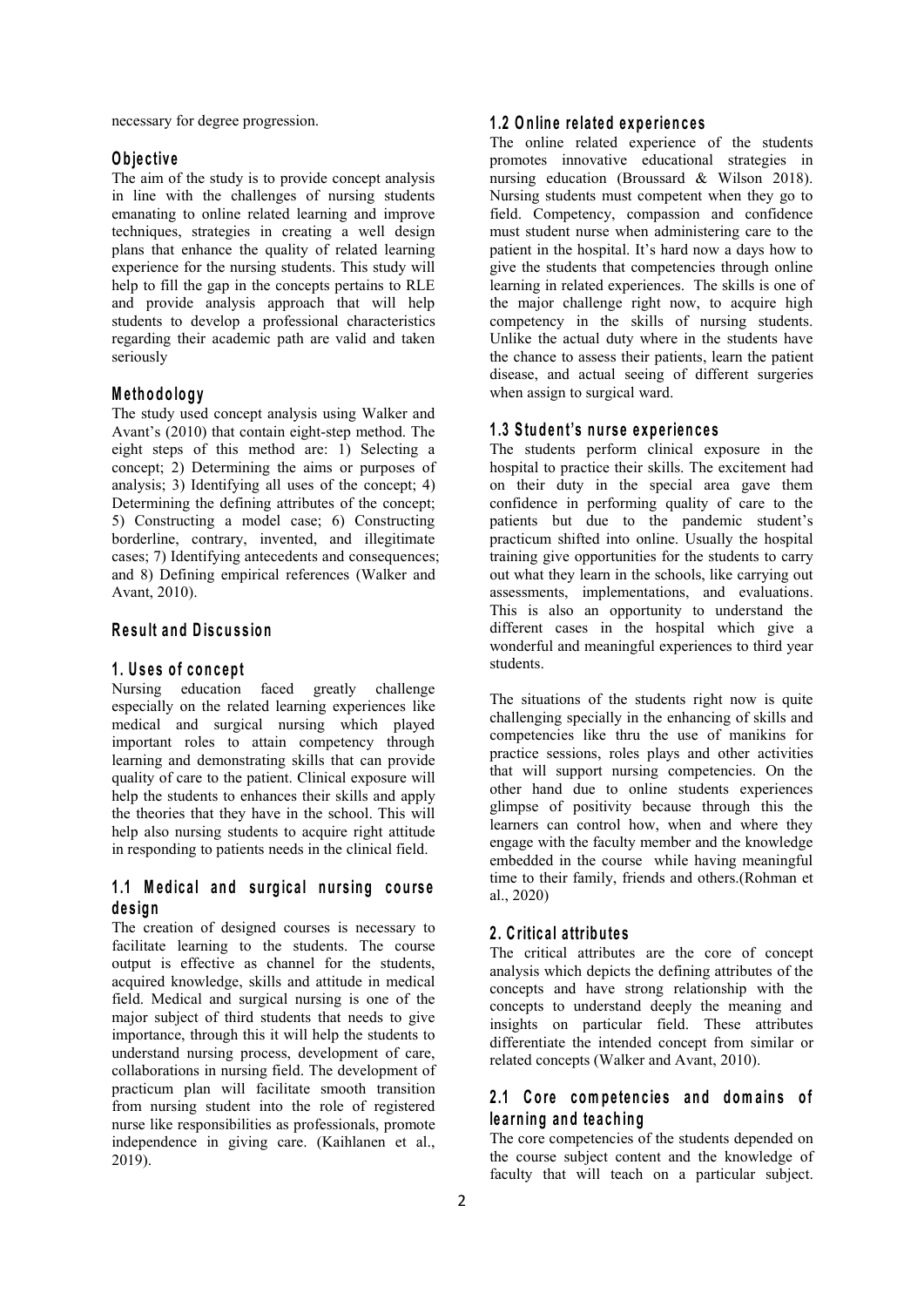Faculty can have the opportunity to choose when they interact with students and where they are working from (Gazza, 2017). One of the key strategies is to establish strong Relationships with clients, preceptors, nurses and other healthcare professionals and finally the opportunity to integrate all the knowledge, skills, attitudes and attributes acquired from their studies .(Maykut, et.al 2020)

Development of core competencies of learning and teaching domain will help to lessen the gap between the teaching and learning especially on this challenging time. This serve as opportunity to promote effective communication among students and faculties, collaboration in teaching and learning, and understanding and proving management in the paper works, online related experience.

#### **2 .2 P ra c tic e tran s itio n**

The students expect after graduation to have strong foundation of competencies in many fields, like having that confidence to delegate task, planning, implementation and administering care to the patients that enhance capacity to attain quality of care. The transition is difficult for the students shifting to online related learning, barriers like the internet connectivity, materials to be needed in the course and others.

There was a lot of frustration from their peers with waiting to see if alternative strategies could be designed and implemented Emotions ranged from anger, sadness, frustrations, helpless and fatigue. (Maykut, et.al 2020)

## **2 .3 R e fle x iv ity m eth o d s**

Reflexivity was intentionally chosen as an approach, to inspire metacognition to foster Phronesis (Jenkins et al., 2019). The students acquired intelligence and wisdom in the activities that promote competencies in the nursing field. Reflecting on the patient's cases help the student analysed different care techniques that provide best care to the patient. Reflections can be a very useful tool in learning it allows you to recognize your own strengths and weakness, and use this to guide on going learning. Through reflection can lead to develop skills in self-directed learning, improve motivation, and improve the quality of care you are able to provide (Koshy, et.al., 2017).

The nursing students had a chance to redeveloped strategies that can promote quality of care to the patients. This help development of insights that will facilitate development of ones character of the students. This will help also the students to reinforce when they experiences same situations.

#### **3 . M o d e l C a s e**

A model case is a "real life" example of the use of the concept that includes all the critical attributes (Walker and Avant, 1995). The following case reflects a model case on online related learning experiences Ms. Emilia "stated that throughout this whole unforgettable virtual learning experience, I was able to better grasp and understand the learning concepts despite how complex and difficult theoretically they seemed to be. Since there are physical restriction due to COVID-19, this teaching method feels effective and efficient because not only does it pave the way for knowledge to be enhanced but even more so our practical and hands on skills. This type of exposure honestly gives me much more confidence and selftrust that I will be able to carry out the procedures." The situations depicts positivity despite challenges in online related learning experiences even virtually, still this will the students to develop critical thinking and logical reasoning. Through learning even online that will help the student to enhance their skills and guide their decision making when facing similar situation in the future. This will help their boost their confidence in administering quality of care in the future.

# **4 . B o rd e rlin e C a s e**

Borderline cases contains some of critical attributes of the concept being examined but not all of them (Walker and Avant, 1995). The following is an example of boarder line case for practice transition, reflectivity and core competencies. Ms. Emilia stated that "to overcome such hurdles and challenges, I always perceive this virtual learning with much motivation to complete my tasks, stay engaged, and make progress through proper time management with the right mind-set that someday my learnings will be put into test and hopefully save lives. Moreover, I have learned to attain digital literacy especially in this day and age where technology becomes a top notch important avenue for exploration and learning of new founded concepts to grasp and understand. Looking back on my experience of these virtual duty, I realize what I did achieve.

I knew the routine, how to prepare patients, the post-operative care required for patients among the countless other tasks and duties that are done on a day-to-day basis. My confidence in the nursing care, if given the chance to assist in delivering to these patients had improved vastly. I now felt that I was actively participating in the care of the patients as opposed to attempting to get through the day and witnessing the care being delivered by the registered nurses"

As of today we experiences so many things that requires competencies in the delivering of care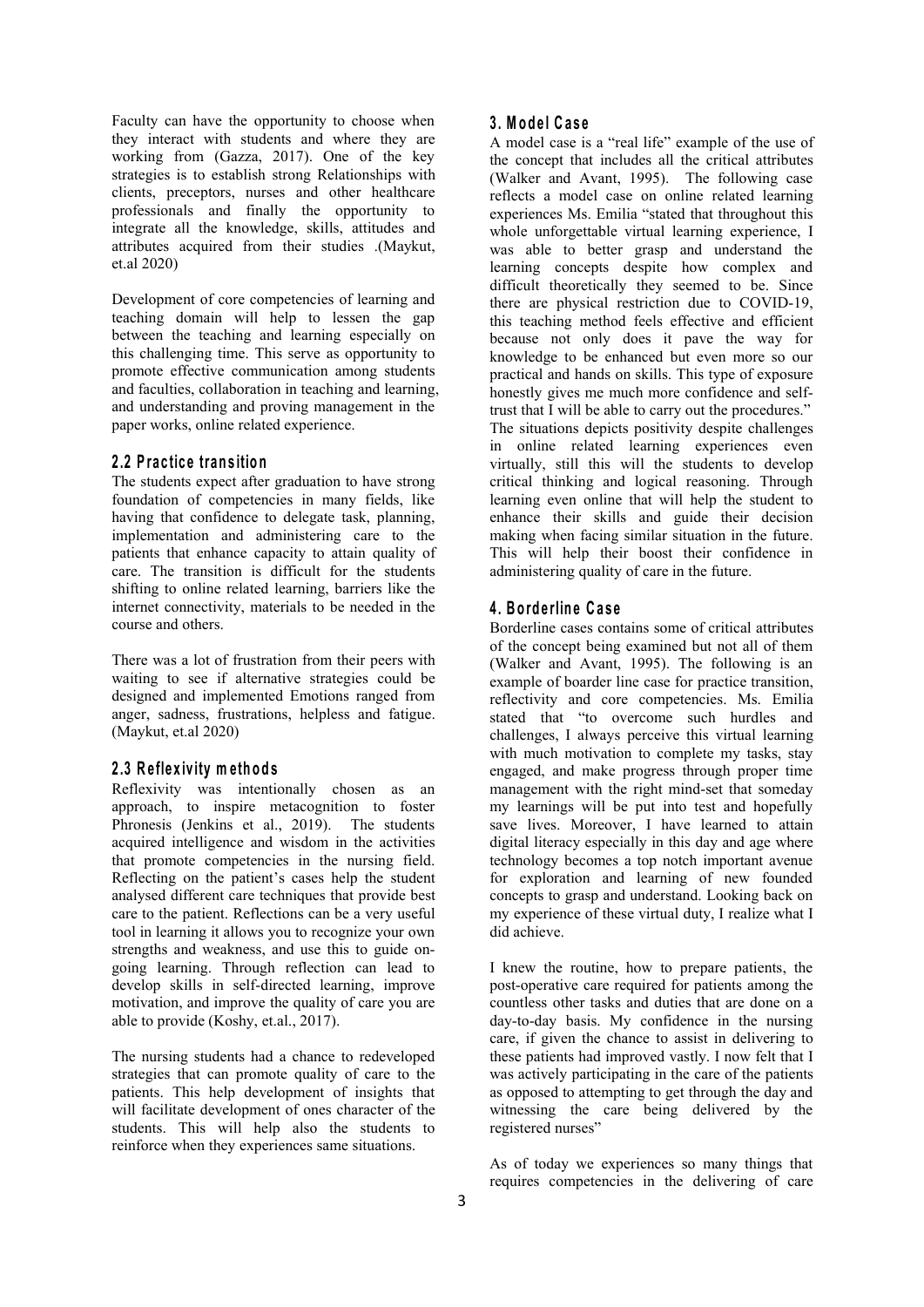shifting of mode of learning is challenging but it's on how we accept those challenges that we might encounter, how will respond on the practice transition that can help us to acquire knowledge, skills and right attitude. It also necessary for us to reflect on our own actions, to evaluate our knowledge and skill, thru this process, it can help us to understand further the situations. Decision making is very challenging yet if you make a good decision on it, this will help you to have good outcome.

# **5 . A n te c ed en t**

Antecedents are events which happen before the intended concept (Walker and Avant, 2010). There are three antecedents mainly the student-faculty interactions, student engagement to online related learning and the Philosophical perspectives.

# **5 .1 S tu d en t - fa cu lty in te ra c tio n**

The student and faculty interaction affects the teaching- learning domain. The interaction will serve as key role in the achieving successful outcome. The incorporation of different modalities will help to engage individual self-directed learning. (Milligan & Littlejohn, 2016; Petronzi & Hadi, 2016; spring, 2016). The interaction from both parties will be able to present problems or issues that need to address. Communication is necessary to promote openness and understanding from one another. It also necessary that faculty – student's time availability to asked questions and answer it in a timely manner.

Multiple representation approach covers the complete domain and elicits a wider range of learning processes to provide various learning resources (Jaakkola & Veermans, 2020). This help the students to facilitate learning in various strategies. On the other hand having a positive attitude will help to foster positive teacher-student relationship in learning.

# **5 .2 S tu d en t en g ag em en t to o n lin e re la ted le a rn in g**

The nurse engagement into learning is necessary to acquire knowledge, skills and attitude. If the students engage in the activities it will help to acquire competencies. Engaging in new activities will facilitate creative thinking and as well as critical thinking. Student motivation and engagement are influenced by various contextual factors, such as teacher and peer support (Lietaert et al., 2015). Receiving supports from peer or from others give motivation to finish whatever task that student would like to implement or achieve.

## **5 .3 P h ilo so p h ic a l p ersp e c tiv e**

The perspective of the student will serve as guide in every decision making that they made. This will serve as foundation for the students on how to face challenges brought by shifting of mode of learning. The character of student is somehow tested, how the students will reflect on the actions that have been made is great tools to further grow. Positive perspective will direct the student's path of innovation, discovering and education.

#### **6 . C o n s eq u en c e s**

Consequences of a concept are events that happen due to its presence (Walker and Avant, 2010). Consequences are those events or incidents that can occur as a result of the occurrence of a concept and that can often stimulate new ideas or avenues for research pertaining to certain concepts (Walker & Avant, 2005).

#### **6 .1 S tu d en t em p ow e rm en t**

Institutions or school always develop policies and procedure, Students have mostly have bright ideas or insight but frequent neglected due to lack of experiences to address the situations because of power or authority. Through the faculty-student interaction this will open to hear the voices of the students. Students is empowered by building confidence and to learn to trust themselves that will link to positive action in learning.

Trusting the students will facilitate empowerment, supporting them to achieve their goals will serve as their strength to push through to achieve whatever their goals.

## **6 .2 S e lf-d ire c ted lea rn in g**

Self-directed learning (SDL) requires students to explore and decide their own learning objectives and strategies, and incorporate the various learning opportunities and resources throughout their learning process (Nasri, 2020). This is one of the consequences if the students acquire core competencies. The student can create own strategies to facilitate more learning. Skills is important to ensure that the students are competent when facing real world challenges. Hence, this study supports the effective implementation of SDL, where both students and educators should acknowledge their roles as equal learning partners. (Nasri, 2020).

## **6 .3 P ro fe s s io n a l d e v e lo pm en t**

Professional development is acquire through knowledge and experiences that learn from the past situations. Knowledge is not only the thing that we need in order for to develop, it necessary for us to understand also the others and learning from them. Through our nurse experiences in online duty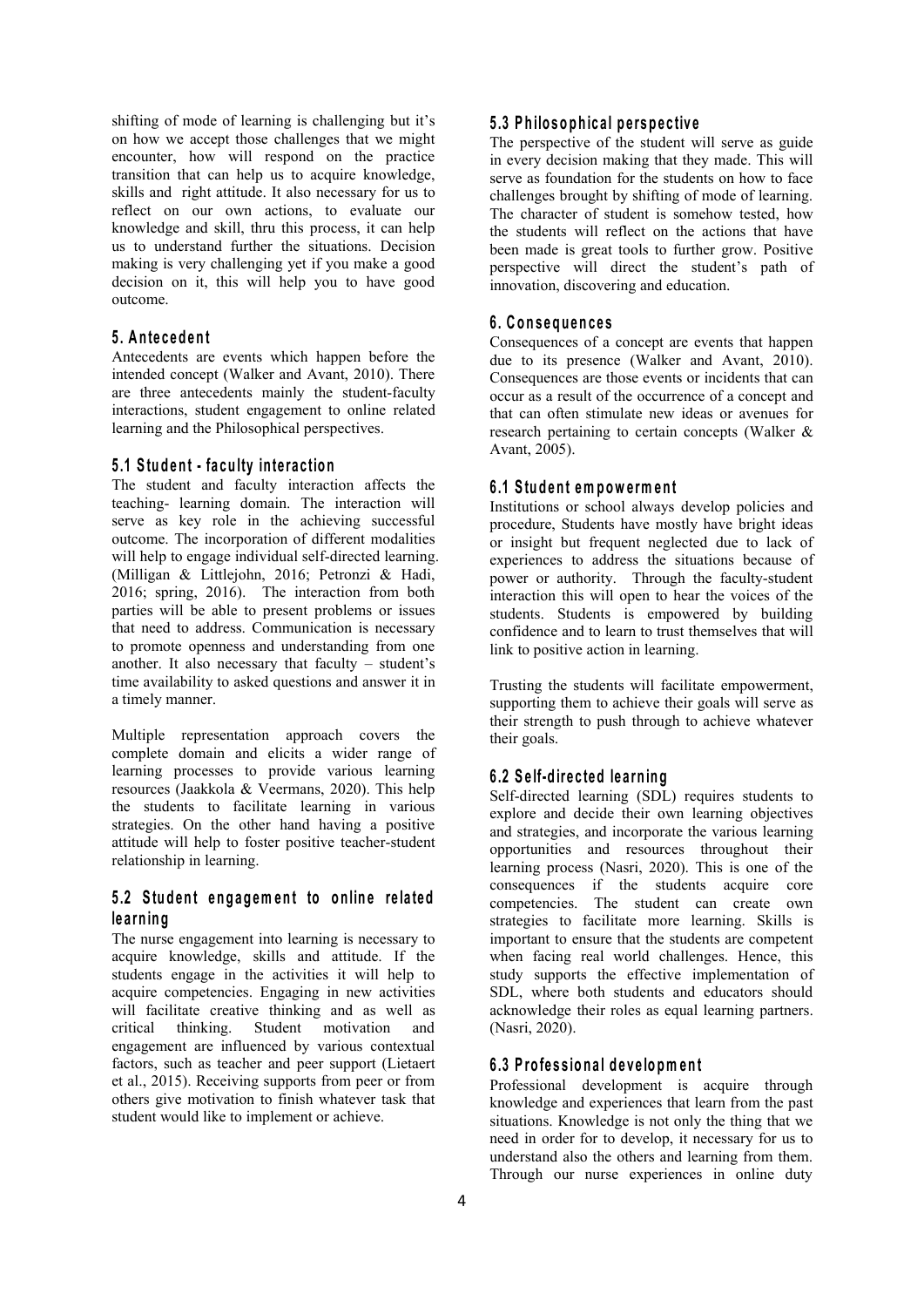strengthen the confidence of the students in carrying out the procedure and perform skills proficiently.

Building a character is important for us to grow, showing respect to others will facilitate trust and collaborations. Flexibility and versatility is essential component in learning, the important thing that we must do is to keep trying, keep focusing but above all offer everything to God all the goals that we want to achieve.

# **7 . Em p iric a l R e fe ren t**

The last step to concept analysis is to determine empirical references for the main attributes of the concept. Empirical references can further clarify the concept and facilitate its measurement (Walker and Avant, 2010). Empirical referents enable us to identify and measure a clinically related phenomenon in study and in practice. The Theory and Practice of Online Learning, Terry Anderson (2011) examines whether a common theory for online education can be developed. This pertains to determining task that difficult to accomplish. Despite not having physical or face-to-face, the student should find ways to learn effectively. Re examine the strategies also will greatly help to create strategies that will give contributions to different field of nursing practice and nursing education.

## **Im p lic a tio n s fo r N u rs in g Pra c tic e**

Nursing is all about caring other people, it requires high competencies in nursing field to provide quality care for the patients. The students experienced challenges in online related experience like adjustment, resources to use during online return demonstration, application of the theories and others that can challenge student's capacity to think. Through this strategies it opened ways to create solutions and strategies that provide quality education to the students and enhance the skills capacity of the students even in online setting.

# **C o n c lu sio n**

This concept analysis pertains to online related (2019). experiences of third year students in medical surgical nursing. Shifting to online related learning became great challenge on how to reach the students and at the same time acquire knowledge, skills, and character in providing quality of care. A clear definitions of concept and critical attributes like Core Competencies, Practice transition and Reflexivity methods are essential in the development of strategies that will be beneficial to the students in the acquisition of intelligence and wisdom in the activities and promote competencies in the nursing field. The online related experience

of the students is one way to promote innovative educational strategies

## **C o n flic t o f In te re s t**

The authors declares there are no significant competing financial, professional, or personal interests that might have influenced the performance or presentation of the work described in this manuscript.

#### **A c kn ow led g em en t**

The authors would like to extend their sincere gratitude and deepest appreciation to their affiliations and to the participants that led to the possible accomplishment of this research work.

#### **R e fe ren c e s**

- 1. Broussard, L. and Wilson, K., (2018). Nursing faculty attitudes and practices related to online teaching. Nursing Education Perspectives, 39(1), 40-42.
- 2. Curl, E., Smith, S. & Chisholm, L., et.al., (2016). Effectiveness of Integrated Simulation and Clinical Experiences Compared to Traditional Clinical Experiences for Nursing Students.
- Dewart, G., Corcoran, L., Thirsk, L. & Petrovic, K., (2020). Nursing education in a pandemic: Academic challenges in response to COVID-19. Nurse Educ Today.
- 4. Gazza, E.A., (2017). The experience of teaching online in nursing education. Journal of Nursing Education, 56(6), 343-349.
- 5. Jaakkola, T. and Veermans, K., (2020). Learning electric circuit principles in a simulation environment with a single representation versus "concreteness fading" through multiple representations. Computers & Education, 148, 103811, [https://doi.org/](https://doi.org/10.1016/j.compedu.2020.103811) 10.1016/j.compedu.2020.103811.
- 6. Jamshidi, N., Molazem, Z. and Sharif, F., (2016). The Challenges of Nursing Students in the Clinical Learning Environment: A Qualitative Study.
- 7. Jenkins, K., Kinsella, E.A. and DeLuca, S., Perspectives on phronesis in professional nursing practice. Nursing Philosophy, 20(1), e12231. DOI: https://doi.org/10.1111/nup.12231
- 8. Kaihlanen, A.M., Salminen, L., Flinkman, M., and Haavisto, E., (2019). Newly graduated nurses' perceptions of a final clinical practicum facilitating transition: A qualitative descriptive study. Collegian, 26(1), 55-61.
- 9. Koshy, K; Limb, C; et.al., (2020). Reflective practice in health care and how to reflect effectively.
- 10. Lietaert, S., Roorda, D., Laevers, F., Verschueren, K., & De Fraine, B., (2015). The